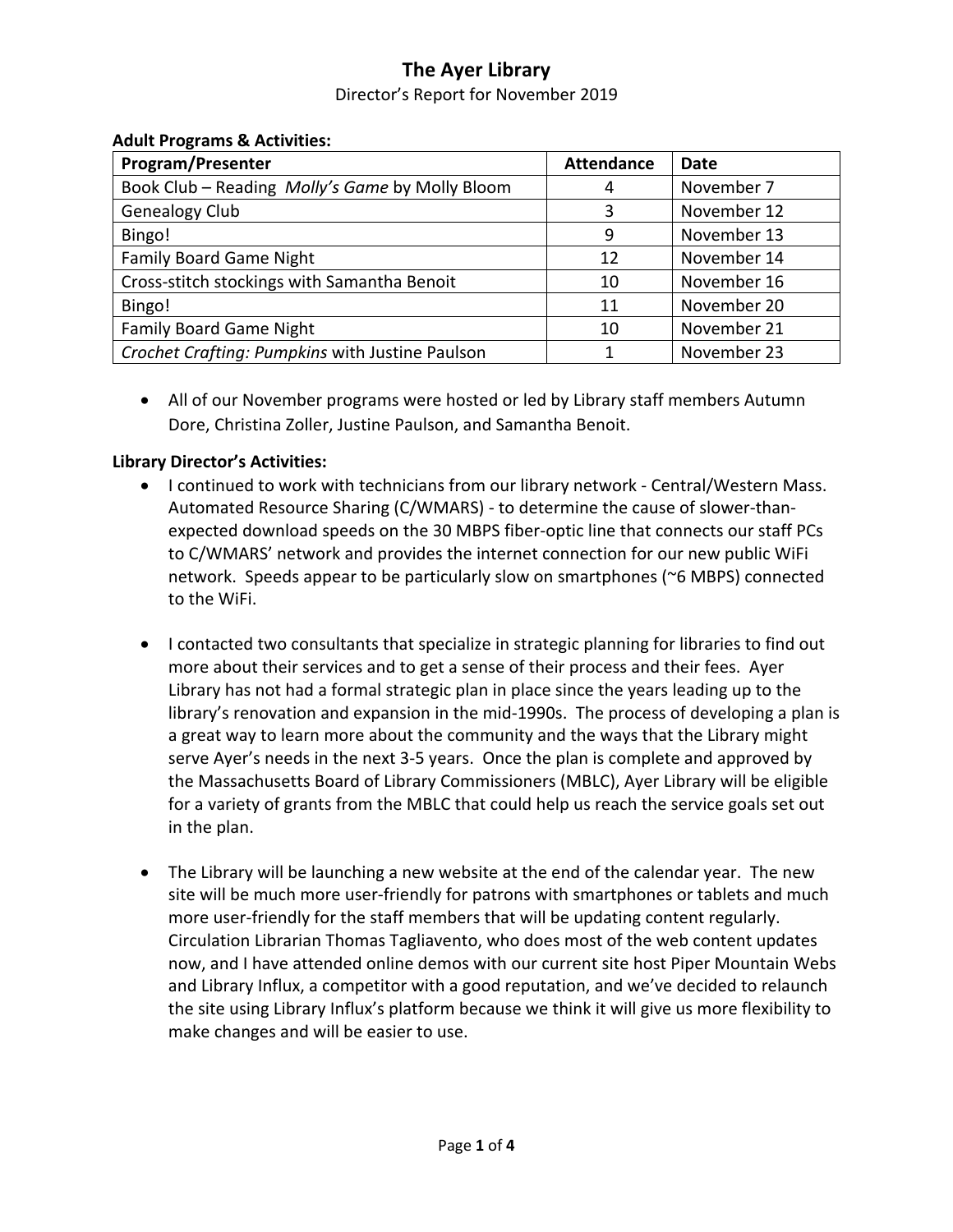### Director's Report for November 2019

### **Library Director's Meetings:**

- On November 7<sup>th</sup> I traveled to Lowell for a "get-to-know-you" meeting with the Director and Program Manager of the Greater Lowell Community Foundation. The Foundation provides support to organizations like the Ayer Library both in terms of awarding grants to support programs and in providing services to help organizations effectively raise money for programs from other sources.
- As a voting member of the network, I attended the C/WMARS Users' Council Meeting at the Charlton Public Library on November 19<sup>th</sup>. Member library representatives approved the network's FY21 budget and the assessments that will be charged to member libraries. C/WMARS consists of 146 member libraries and will operate with a \$3.15 million budget for FY21. Ayer's portion of the membership assessment is \$16,903. C/WMARS operates and maintains the hardware and software that keeps our online library catalog running, maintains a collection of eBooks and eAudiobooks that's available to all C/WMARS library patrons, provides cataloging and technology support and training to member libraries, internet connections, and many other necessary services that facilitate resource sharing among the 146 libraries in the network and beyond.
- The Ayer Library Board of Trustees held their regular meeting on November 19<sup>th</sup>. Two new Library Trustees – Sharon Slarsky and Sue Kennedy - were appointed to open seats on the board. One of the nine seats on the board remains unfilled.
- On November 20<sup>th</sup>, I attended the Mass. Library System's open house event for their new office space in Marlborough, MA. I met Terry McQuown, MLS' new Director of Consulting and Training Services and received a tour of the space from MLS Consultant and Ayer resident and library patron Michelle Eberle.
- On November 27<sup>th</sup>, I met with Shawn Hehir of CTS Services, an IT provider based in Bellingham, MA, to discuss the Library's needs for hardware and software support for both staff and patron networks. Our needs include robust file sharing and backup for staff PCs, printer networking, software upgrades, network security, and general helpdesk support for both staff & patron computers.

### **Library Operations:**

• We are very pleased to welcome Barbara Cheeks as our new Head of Adult Services! Barbara comes to us from Groton, where she worked for a number of years at the Groton School in a variety of student service positions, including the school library. She will be taking over program planning and collection development tasks from Nancy Askin, who retired from the Library at the end of September. Barbara started working at the Library on November  $26<sup>th</sup>$  and is getting to know our patrons and systems.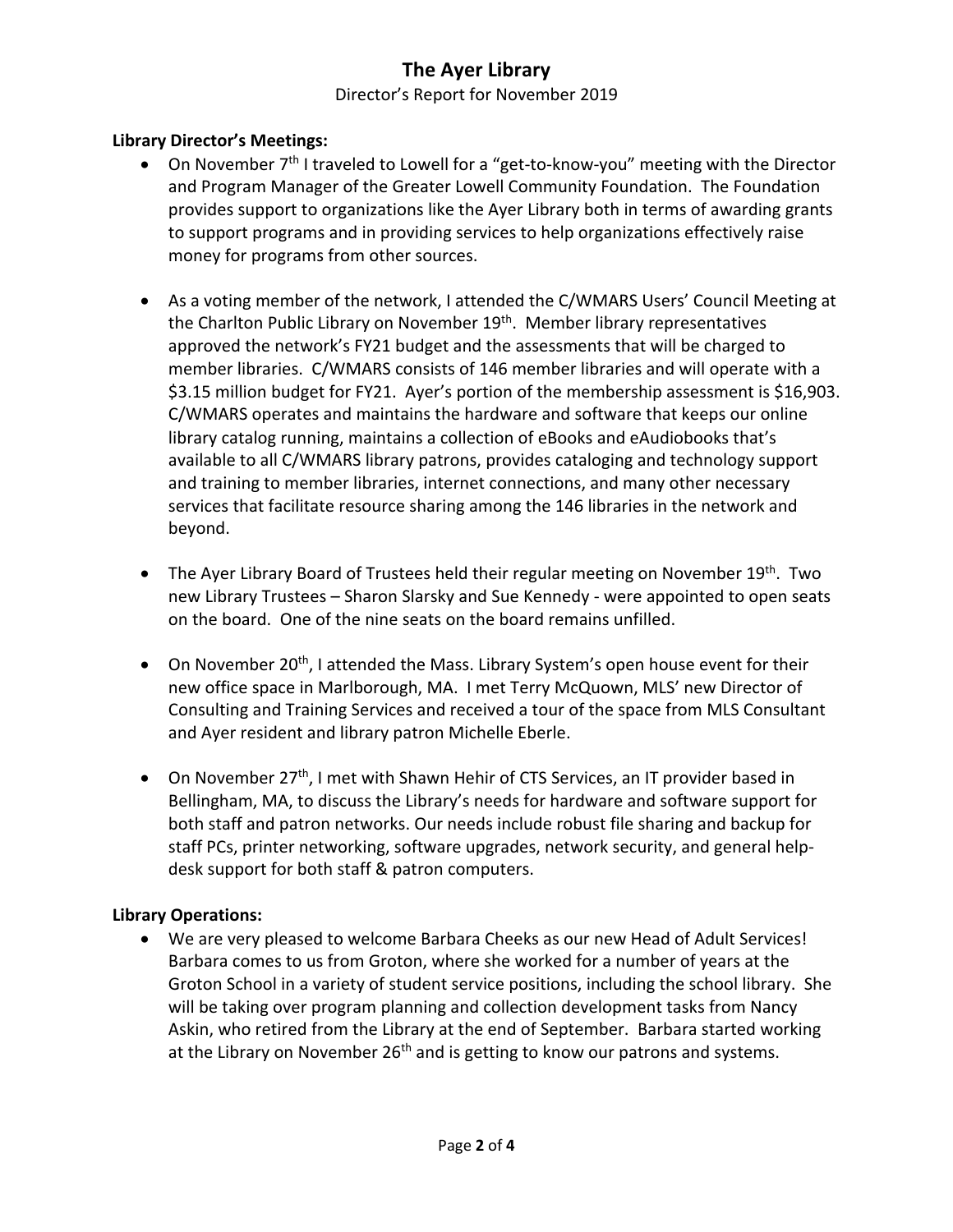Director's Report for November 2019

- Our plans to improve both our patron service infrastructure and staff workspace will take a big step forward early in 2020 when we expect to install two new circulation desks. The desk on the Main Floor will have two workstations instead of one, and the desk in the Children's Room will be sized appropriately for smaller patrons yet will provide more efficient workspace for the librarians. It will also have a closeable gate to keep wandering youngsters out of the staff workspace and the office area behind the desk. We've agreed on the basic design and cost of this new furniture, which will be custom-built for us by MassCor Industries. Assistant Director Samantha Benoit and I have a meeting scheduled to finalize the contract in mid-December, with the fabrication expected to take 8-10 weeks.
- Samantha Benoit, Christina Zoller and Friends of the Ayer Library board member Carol Horgan are finalizing the details for Books on Wheels, a program to bring library materials to people that have trouble getting to the Library. After months of development, the program is going live in December. We are in the process of recruiting program participants who would like to have books, DVDs, or other library materials delivered to their homes and, soon, a few more volunteers to make deliveries to program participants. For more information about signing up, see the Library's website or call us at 978-772-8250.
- Johnson Controls repaired a faulty temperature sensor and combustion damper on November  $11<sup>th</sup>$ . The technician also bled the air out of the radiator in the staff kitchen. That room has now warmed up considerably while the overly-warm Historical Room has now cooled off to a more appropriate temperature.
- Unfortunately, one of the new lights on the granite 'Ayer Library' sign on East Main Street has been broken. Something struck the light and caused the top of the metal box supporting it to crack. Renaud Electrical Service has been notified and will repair the light asap.
- Prescott Landscaping sent a crew out to do a "fall clean-up" on the Library grounds, picking up leaves and other end-of season debris.